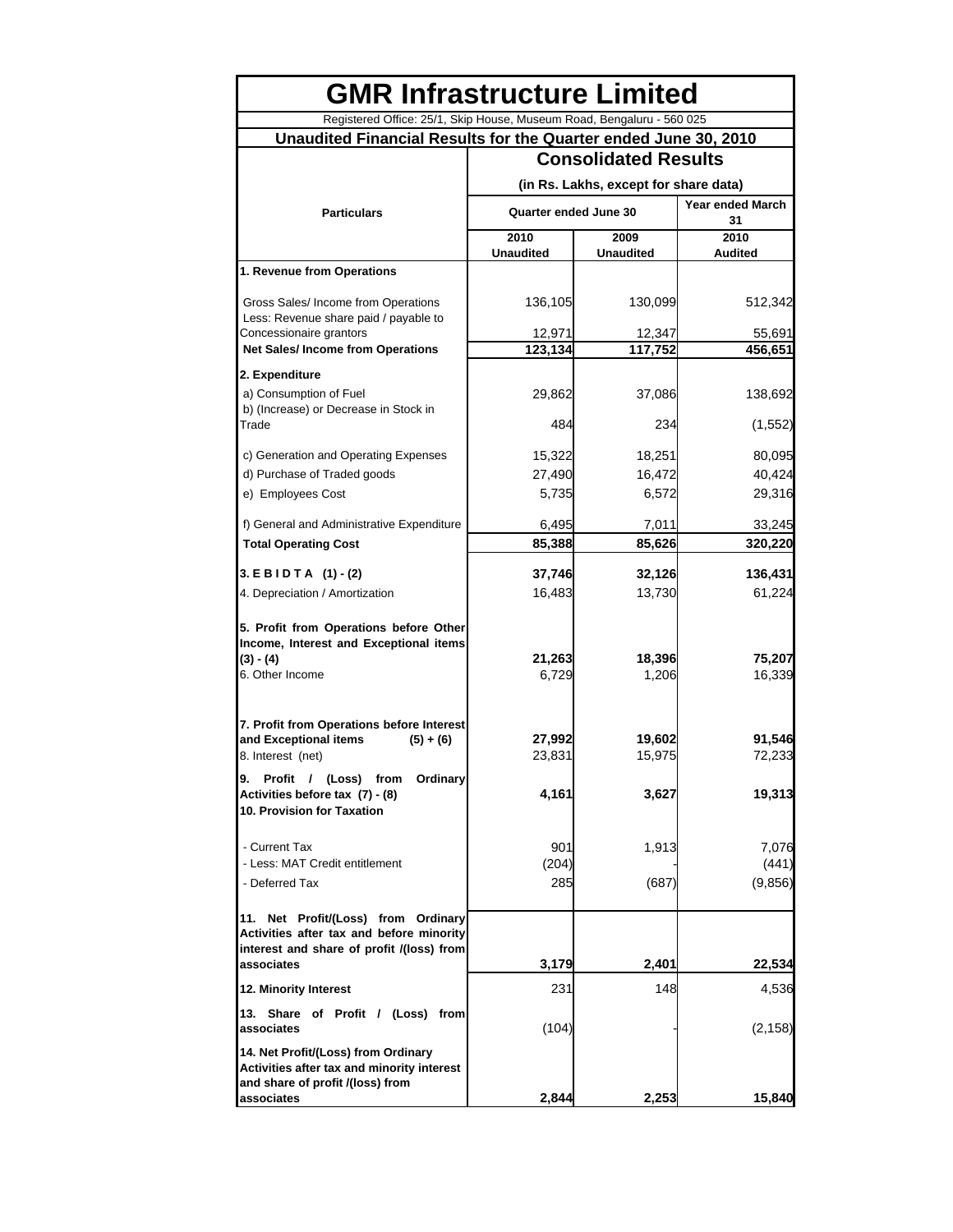## **GMR Infrastructure Limited**

## Registered Office: 25/1, Skip House, Museum Road, Bengaluru - 560 025 **Unaudited Financial Results for the Quarter ended June 30, 2010**

|                                                                                              | <b>Consolidated Results</b> |                                       |                               |
|----------------------------------------------------------------------------------------------|-----------------------------|---------------------------------------|-------------------------------|
|                                                                                              |                             | (in Rs. Lakhs, except for share data) |                               |
| <b>Particulars</b>                                                                           | Quarter ended June 30       |                                       | <b>Year ended March</b><br>31 |
|                                                                                              | 2010                        | 2009                                  | 2010                          |
|                                                                                              | <b>Unaudited</b>            | <b>Unaudited</b>                      | <b>Audited</b>                |
| 15. Paid-up equity share capital                                                             | 38,924                      | 36,674                                | 36,674                        |
| (Face value - Re. 1 per share)<br>16. Reserves excluding Revaluation                         |                             |                                       |                               |
| <b>Reserves as per Balance Sheet</b><br>17. Earnings Per Share - Basic and                   |                             |                                       | 630,032                       |
| Diluted - (Rs.)                                                                              | 0.07                        | 0.06                                  | 0.43                          |
| (not annualised)                                                                             |                             |                                       |                               |
| Weighted average number of shares<br>used in computing Earning Per Share                     | 3,842,963,814               | 3,644,747,036                         | 3,661,715,973                 |
| 18. Public Shareholding                                                                      |                             |                                       |                               |
| - Number of shares                                                                           | 1,143,898,988               | 938,747,946                           | 918,818,598                   |
| - Percentage of shareholding                                                                 | 29.39%                      | 25.60%                                | 25.05%                        |
| 19. Promoters and Promoter Group<br><b>Share Holding</b>                                     |                             |                                       |                               |
| a) Pledged / Encumbered                                                                      |                             |                                       |                               |
| - Number of shares<br>- Percentage of shares (as % of the total                              | 410,683,558                 | 368,683,558                           | 410,683,558                   |
| shareholding of promoter and promoter<br>group)<br>- Percentage of shares (as % of the total | 14.94%                      | 13.51%                                | 14.94%                        |
| share capital of the Company)                                                                | 10.55%                      | 10.05%                                | 11.20%                        |
| b) Non- Encumbered                                                                           |                             |                                       |                               |
| - Number of shares<br>- Percentage of shares (as % of the total                              | 2,337,852,236               | 2,359,922,888                         | 2,337,852,236                 |
| shareholding of promoter and promoter<br>group)                                              | 85.06%                      | 86.49%                                | 85.06%                        |
| - Percentage of shares (as % of the total<br>share capital of the Company)                   | 60.06%                      | 64.35%                                | 63.75%                        |
|                                                                                              |                             |                                       |                               |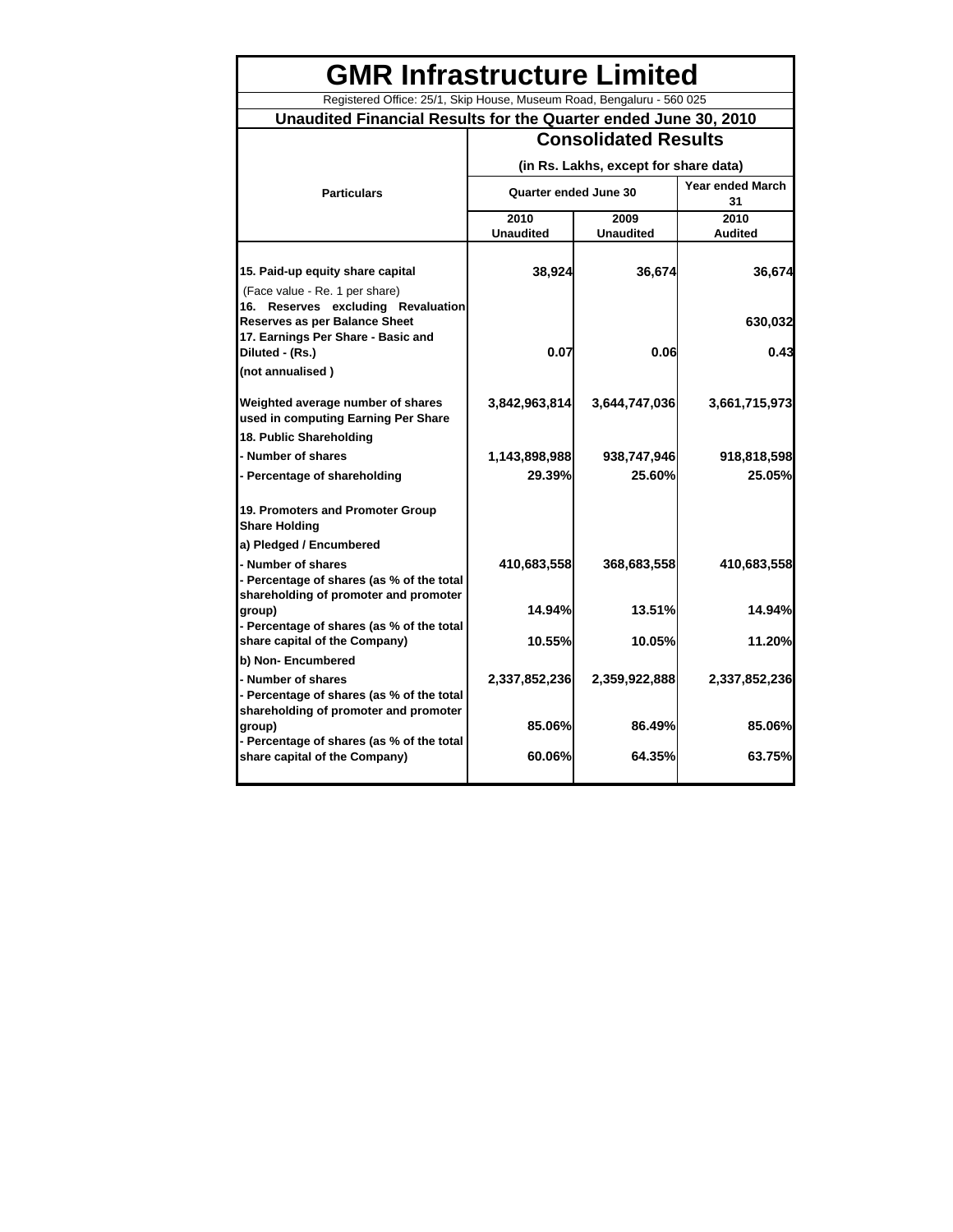| <b>GMR Infrastructure Limited</b>                                                 |                          |                          |                                |  |
|-----------------------------------------------------------------------------------|--------------------------|--------------------------|--------------------------------|--|
| Report on Consolidated Segment Revenue, Results and Capital<br><b>Employed</b>    |                          |                          |                                |  |
|                                                                                   |                          |                          |                                |  |
|                                                                                   |                          |                          | (in Rs. Lakhs)                 |  |
| <b>Particulars</b>                                                                | Quarter ended June 30    |                          | <b>Year ended March</b><br>31, |  |
|                                                                                   | 2010<br><b>Unaudited</b> | 2009<br><b>Unaudited</b> | 2010<br>Audited                |  |
| 1. Segment Revenue                                                                |                          |                          |                                |  |
| a) Airports                                                                       | 55,485                   | 44,464                   | 204,553                        |  |
| Less: Revenue share paid / payable to                                             |                          |                          |                                |  |
| Concessionaire grantors                                                           | 12,971                   | 12,347                   | 55,691                         |  |
| Net Airports Revenue                                                              | 42,514                   | 32,117                   | 148,862                        |  |
| b) Power                                                                          | 58,379                   | 62,932                   | 203,947                        |  |
| c) Roads                                                                          | 9,838                    | 7,642                    | 34,607                         |  |
| d) EPC                                                                            | 4,047                    | 11,500                   | 40,985                         |  |
| e) Others                                                                         | 10,674                   | 4,457                    | 33,079                         |  |
| <b>Total</b>                                                                      | 125,452                  | 118,648                  | 461,480                        |  |
| Less: Inter Segment                                                               | 2,318                    | 896                      | 4,829                          |  |
| <b>Net Segment Revenue</b>                                                        | 123,134                  | 117,752                  | 456,651                        |  |
| 2. Segment Result [Profit before tax<br>and interest (net of interest<br>income)] |                          |                          |                                |  |
| a) Airports                                                                       | 8,613                    | 4,416                    | 24,012                         |  |
| b) Power                                                                          | 5,443                    | 6,079                    | 25,983                         |  |
| c) Roads                                                                          | 4,871                    | 3,525                    | 16,092                         |  |
| d) EPC                                                                            | 697                      | 2,725                    | 14,444                         |  |
| e) Others                                                                         | 9,949                    | 3,155                    | 13,335                         |  |
|                                                                                   | 29,573                   | 19,900                   | 93,866                         |  |
| Less: Inter Segment                                                               | 1,581                    | 298                      | 2,320                          |  |
| <b>Net Segment Result</b>                                                         | 27,992                   | 19,602                   | 91,546                         |  |
| Less: Interest expenses (net)                                                     | 23,831                   | 15,975                   | 72,233                         |  |
| Profit before tax                                                                 | 4,161                    | 3,627                    | 19,313                         |  |
|                                                                                   |                          |                          |                                |  |
| 3. Capital employed<br>(Segment Assets - Segment                                  |                          |                          |                                |  |
| Liabilities)                                                                      |                          |                          |                                |  |
| a) Airports                                                                       | 295,888                  | 298,601                  | 299,035                        |  |
| b) Power                                                                          | 542,133                  | 320,248                  | 390,475                        |  |
| c) Roads                                                                          | 98,035                   | 70,760                   | 92,438                         |  |
| d) EPC                                                                            | 7,208                    | 17,140                   | 23,109                         |  |
| e) Others                                                                         | 730,170                  | 593,670                  | 575,581                        |  |
|                                                                                   | 1,673,435                | 1,300,419                | 1,380,638                      |  |
| Less: Inter Segment                                                               | 575,352                  | 456,655                  | 514,970                        |  |
| <b>Total</b>                                                                      | 1,098,083                | 843,764                  | 865,668                        |  |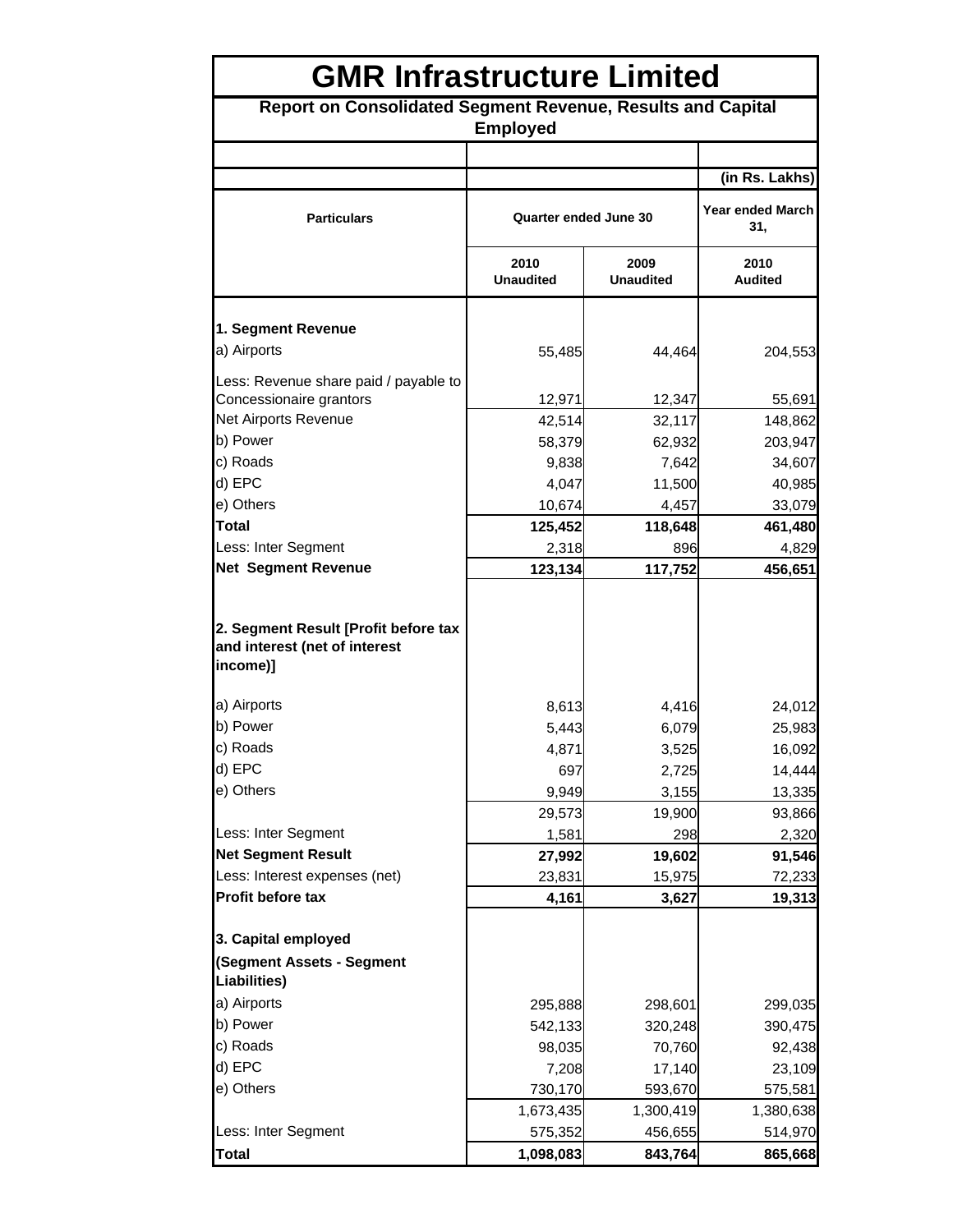## **Notes to consolidated results:**

## **1. Consolidation and Segment Reporting**

- a. Pursuant to the provisions of Clause 41 of the Listing Agreement, GMR Infrastructure Limited ("the Company") has opted to publish only the consolidated results. The Company carries on its business in five business segments through various subsidiaries, joint ventures and associates (hereinafter referred to as "The Group"), being Special Purpose Vehicles exclusively formed to build and operate various infrastructure projects. While the full revenues, expenses and results of the subsidiaries are consolidated, those of the joint ventures are consolidated to the extent of the Company's shareholding in such joint ventures. The associates are accounted under the equity method as prescribed under Accounting Standard (AS) 23 "Accounting for Investment in Associates in Consolidated Financial Statements". Investors can view the standalone results of the Company on the Company"s website [www.gmrgroup.co.in](http://www.gmrgroup.co.in/) or on the websites of BSE (www.bseindia.com) or NSE [\(www.nse-india.com\)](http://www.nse-india.com/).
- b. The above published consolidated results have been prepared in accordance with principles and procedures as set out in the AS - 21 on "Consolidated Financial Statements', AS - 23 on 'Accounting for Investments in Associates in Consolidated Financial Statements" and AS – 27 on "Financial Reporting of Interests in Joint Venture", notified pursuant to the Companies (Accounting Standard) Rules, 2006 (as amended).
- c. The segment reporting of the Group has been prepared in accordance with AS 17 on "Segment Reporting" notified pursuant to the Companies (Accounting Standard) Rules, 2006 (as amended).

| Segment         | Description of Activity                                                                        |
|-----------------|------------------------------------------------------------------------------------------------|
| <b>Airports</b> | Development and operation of airports                                                          |
| <b>Power</b>    | Generation of power and provision of related services                                          |
| <b>Roads</b>    | Development and operation of roadways                                                          |
| <b>EPC</b>      | Handling of engineering, procurement and construction<br>solution in the infrastructure sector |
| <b>Others</b>   | Urban Infrastructure and other residual activities                                             |

The business segments of the Group comprise of the following:

- 2. Subsequent to June 30, 2010, GMR Energy Limited ("GEL") has relocated its barge mounted power plant to Kakinada (Andhra Pradesh) and completed conversion to a natural gas fuel source power plant. Effective July 03, 2010, the plant is continuously operating on a single cycle basis and the preparations for combined cycle operations are in progress.
- 3. The Government of Karnataka vide its Order No. EN 540 NCE 2008 dated January 1, 2009 (the Order) invoked Section 11 of the Electricity Act, 2003 ('the Act') and directed GEL to supply power to the State Grid during the period January 01, 2009 to May 31, 2009 at a specified rate. The period was subsequently extended up to June 5, 2009 vide Order No. EN 325 NCE 2009 dated September 22, 2009. GEL had an existing contract with a buyer till January 31, 2009 at a selling rate higher than such specified rate and, as such, filed a petition before the Hon"ble High Court of Karnataka challenging the Order. Revenue recognition in respect of power supplied during January 2009 has been made in the books as per the original contracted rate, based on a legal opinion. The differential revenue, so recognised in the books, amounts to Rs. 4,404 Lakhs.

Based on the interim directions of the Hon"ble High Court of Karnataka in the month of March 2009, Karnataka Electricity Regulatory Commission ("KERC") has recommended a higher band of tariff than the specified rate in the Order. However, Revenue recognition for the four months ended June 05, 2009 has been made, on a prudent basis, as per the rate specified in the Order. Accordingly, the differential amount of Rs. 4,509 Lakhs,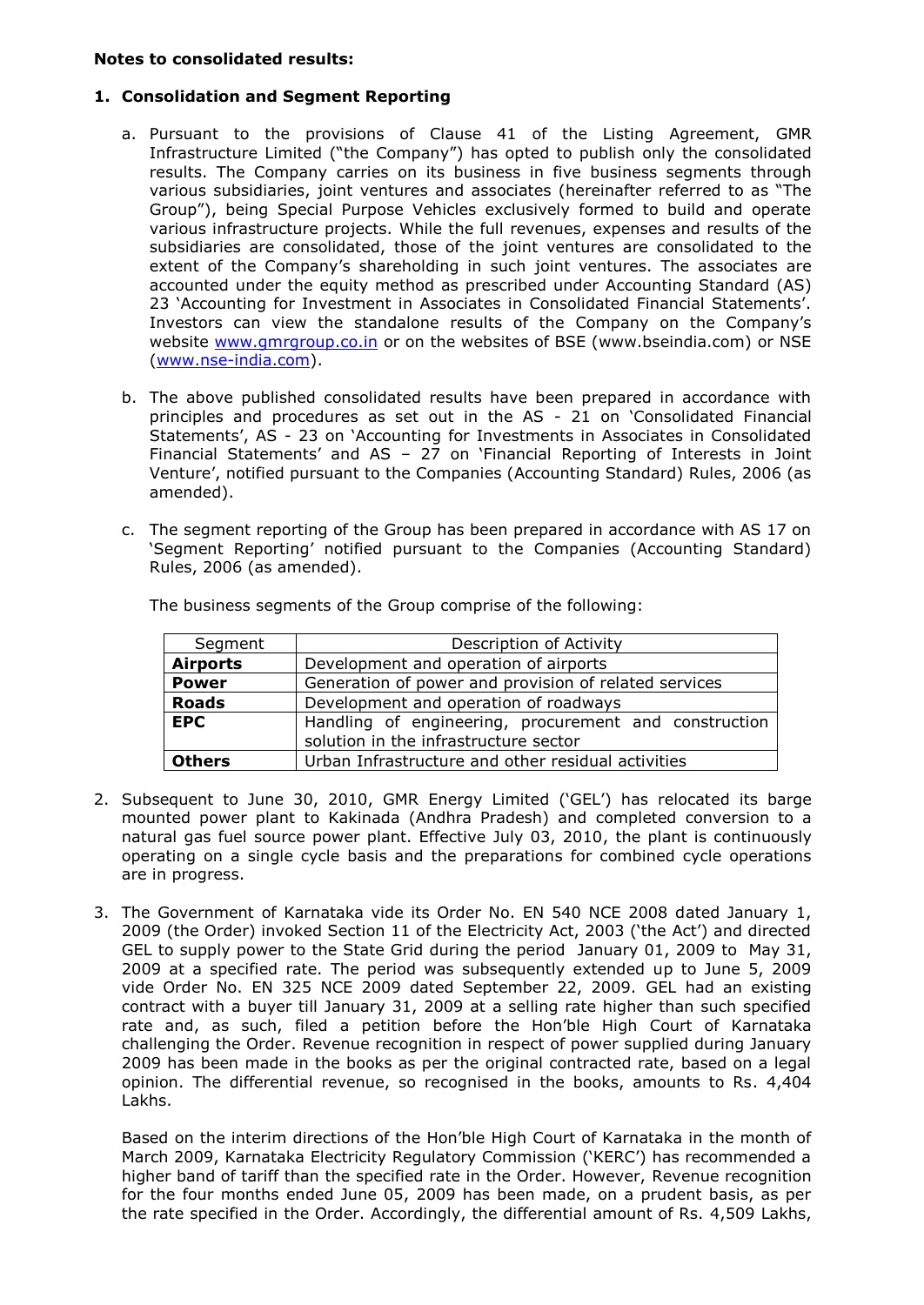considering the minimum rate prescribed by KERC, had not been recognised in the books as revenue.

The Hon"ble High Court of Karnataka, in its order dated March 26, 2010, has dismissed the petition of GEL challenging the Order invoking section 11(1) of the Electricity Act, 2003 with a direction that if the Order has any adverse financial impact on GEL, then a remedy is provided to GEL to approach the appropriate commission under the Act empowered to offset the adverse financial impact in such manner as it considers appropriate. On April 21, 2010, GEL has filed a Special Leave Petition before the Hon"ble Supreme Court of India to appeal against the said Order of the Hon"ble High Court of Karnataka, and has sought ex-parte ad-interim order staying the operation of the said Order and to direct ESCOMs to pay minimum rate prescribed by KERC.

In view of the recommendation of KERC on the interim directions of the Hon"ble High Court of Karnataka and the remedy provided by the Hon"ble High Court of Karnataka in the order dated March 26, 2010, the management is confident that there will not be any adverse financial impact to GEL with regard to these transactions and no adjustment has been made in these financial results pending final resolution of the matter.

- 4. Pursuant to the Resolution passed at the Meeting of the Management Committee of the Board of Directors held on April 21, 2010, 225,080,390 equity shares of face value of Re. 1 each have been allotted to Qualified Institutional Buyers at a premium of Rs. 61.20 per share on April 21, 2010 aggregating to a total consideration of Rs. 140,000 Lakhs.
- 5. During the quarter, GEL has issued 9,300,000 fully paid up compulsorily convertible cumulative preference shares of Rs.1,000 each to Claymore Investments (Mauritius) Pte Limited ("investor"), a wholly owned subsidiary of Temasek Holding (Private) Limited pursuant to the shareholders agreement with the investor.
- 6. Subsequent to the end of the quarter, GEL has issued 4,650,000 fully paid up compulsorily convertible cumulative preference shares of Rs.1,000 each to a group of Private equity investors. Additionally, GEL has also issued 1,000 equity shares of face value Rs.10 each to Infrastructure Development and Finance Company Limited.
- 7. During the quarter, GEL has entered into a shareholder's agreement with certain parties to form a joint venture for coal mining activity. GEL"s share in such joint venture is 17.39% as at June 30, 2010.
- 8. Subsequent to the end of the quarter, GEL"s equity holding in Homeland Energy Group (HEG) has increased from 33.47% to 55.84% upon subscription and allotment of rights shares and accordingly HEG has become a subsidiary of GEL.
- 9. In case of GMR Power Corporation Limited (GPCL), claims/counterclaims arising out of the Power Purchase Agreement (PPA) and Land Lease Agreement (LLA) in respect of the dues recoverable from Tamil Nadu Electricity Board (TNEB) on account of Sale of Energy including reimbursement towards Interest on Working Capital, Minimum Alternate Tax, Rebate, Start/Stop charges and payment of land lease rentals to TNEB respectively were pending settlement/reconciliation with TNEB. In this regard, GPCL had approached Tamil Nadu Electricity Regulatory Commission (TNERC) to resolve the aforementioned claims/counterclaims. TNERC had vide its order dated April 16, 2010 (hereinafter referred to as "order") directed GPCL to submit all of its claims calculated in accordance with the directions set forth in the order issued by TNERC within a period of two months from the date of the order. GPCL has filed its claim on April 30, 2010.

In view of the favorable order from TNERC, GPCL has written back provision amounting to Rs.3,032 Lakhs made against amounts recognized as due as per the terms of the PPA. However, pending acceptance of claims by TNEB, and in accordance with the Group"s accounting policy, claims aggregating to Rs. 40,213 Lakhs have not been recognised in these financial statements.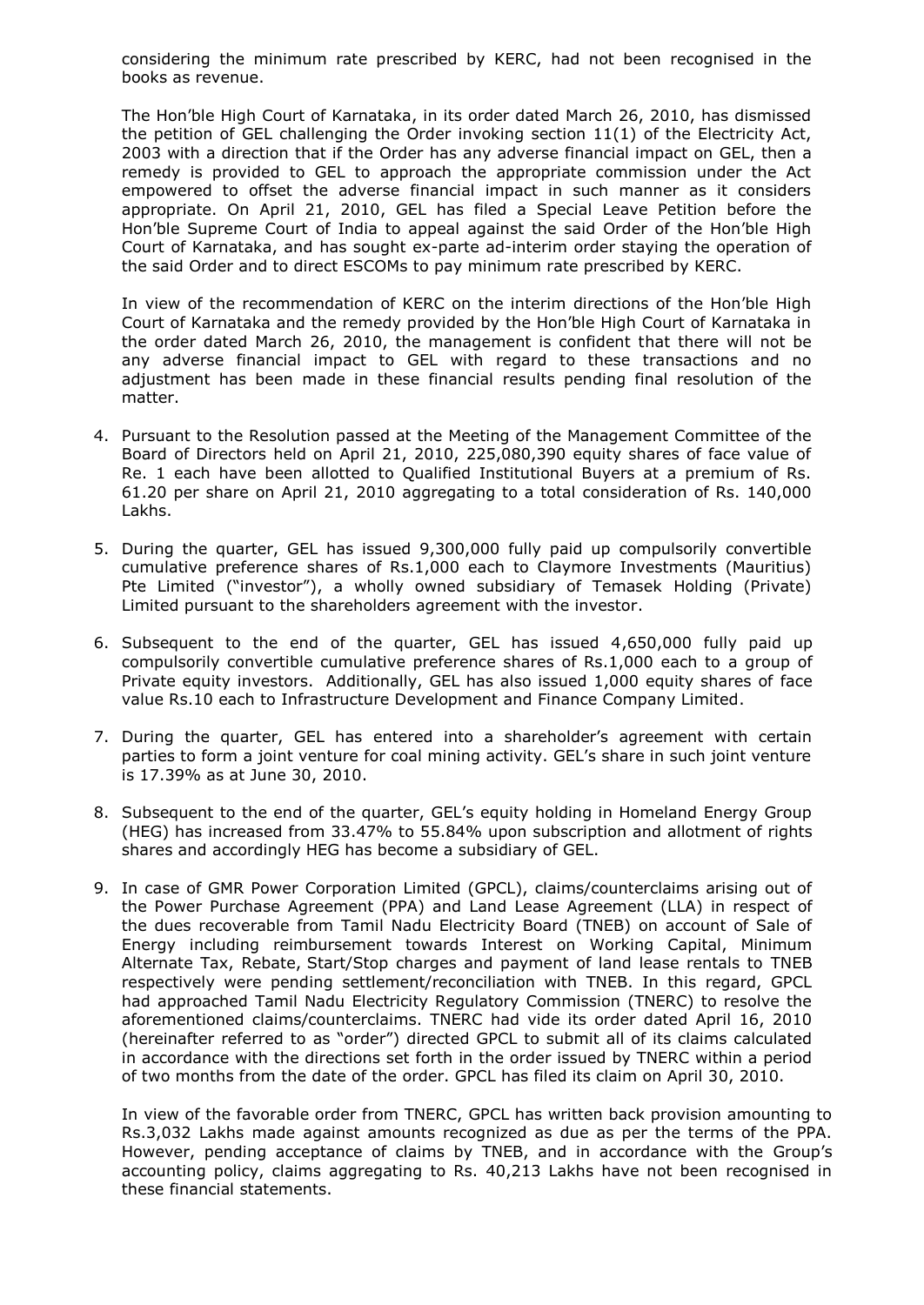- 10. During the quarter, one of the subsidiaries has received orders for refund of customs duty from the Director General of Foreign Trade, Government of India (GOI), New Delhi (DGFT) for Rs. 5,983 Lakhs paid earlier on the import of plant and machinery and capitalised as cost of assets. Against the refund order of Rs 5,983 Lakhs, the subsidiary has received a sum of Rs 2,938 Lakhs from the DGFT during the quarter and based on the decision of its Board of Directors it has been decided to pass the credit of amount received to the customer and accordingly such amount has been accounted as payable to the said customer.
- 11. The scheme of arrangement filed by GMR Hyderabad International Airport Limited ("GHIAL"), for demerging the Hotel Division of GHIAL, pursuant to which the demerged Hotel Division is proposed to be vested into GMR Hotels and Resorts Limited ("GHRL"), a wholly owned subsidiary of GHIAL, with the appointed date as April 01, 2009, was heard by the Hon"ble High Court of Andhra Pradesh. The Hon"ble High Court of Andhra Pradesh, on June 22, 2010, sanctioned the Scheme of Arrangement. However, pending receipt of Written Orders from the High Court and filing of the same with the Registrar of Companies, no effect has been given thereof in these financial results.
- 12.Consequent to the approval of the shareholders in their Annual General Meeting held on August 31, 2009, the Board of Directors had fixed record date October 5, 2009 for subdivision of Equity Shares of the Company of Rs. 2 each into 2 Equity Shares of Re. 1 each. Weighted average number of shares used in computing the Earnings Per Share is based on a face value of Re. 1 per share.
- 13. The Consortium consisting of GMR Infrastructure Limited and Malaysia Airports Holdings Berhad won the bid to expand, modernize and operate the MALE International Airport, Maldives. The Concession Agreement was signed on June 27, 2010.
- 14. The Company, through its step-down subsidiary, GMR Energy Global Limited, has entered into necessary arrangements to acquire 50% economic stake in Intergen NV by means of Compulsory Convertible Debentures (CCD). The Company has also given a corporate guarantee up to a maximum of USD 1.38 billion to the lenders on behalf of a fellow subsidiary to enable it to raise debt for financing the aforesaid acquisition. Intergen NV is a global energy company which operates 8,146 MW capacity across five countries in four continents and is further developing 4,400 MW. The financial results of Intergen NV have not been considered in the consolidated results of the Company pending conversion of such CCDs.
- 15. Interest and other finance charges are net of interest income, amounting to Rs. 3,085 Lakhs for the quarter ended June 30, 2010 (June 30, 2009: Rs. 2, 886 lakhs).
- 16. During the quarter, Chennai Outer Ring Road ("CORR") project in Tamilnadu being executed by GMR Chennai Outer Ring Road Private Limited has achieved its financial closure.
- 17. During the quarter, Karnali Transmission Company Private Limited and GMR Himtal Transmission Company (P) Limited have been incorporated as subsidiaries of GEL for transmission of power generated by GEL subsidiaries in Nepal.
- 18. In case of Delhi International Airport Private Limited ("DIAL"), accounts receivable as at June 30, 2010, include an amount of Rs.3,157 Lakhs recoverable from a customer, after adjusting Rs.4,800 Lakhs received as per the contract from the said customer. During the current quarter, DIAL has served legal notice for recovery of the dues. Based on a legal opinion obtained by DIAL, the management is confident of recovering the full amount.
- 19. Investor complaints / references: During the current quarter, 20 investor complaints / references were received and resolved. There were no complaints / references pending, both at the beginning and end of the quarter.